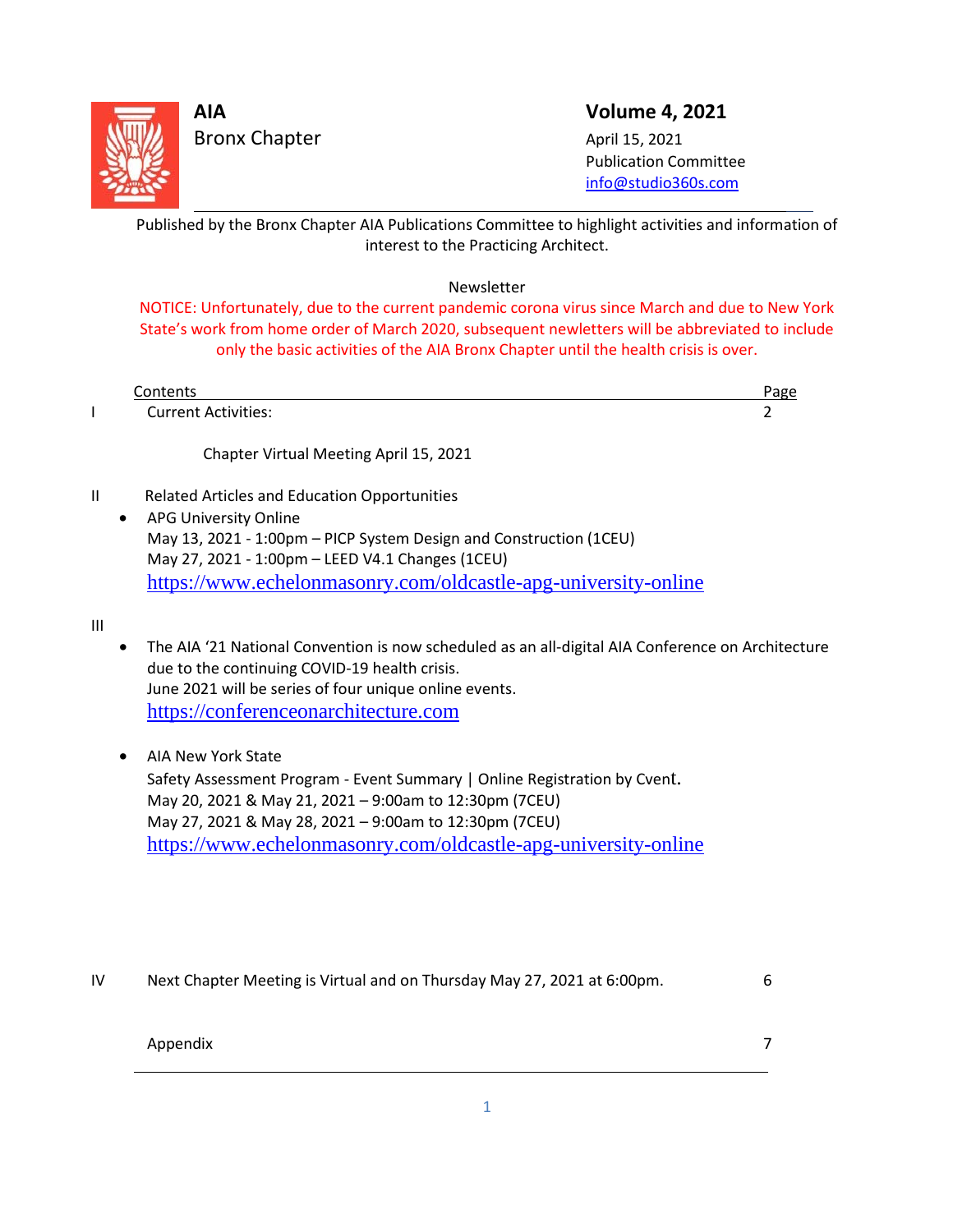#### I Current Activities



#### April 15, 2021 AIA BRONX CHAPTER MEETING MINUTES

#### Meeting began at 12:05pm

Attendees: William Davis Jr. Mahawa Diakite Bob Esnard Tennessee Antonio Freda Ken H. Koons, Sr. Ken A. Koons, Jr. Jerin Lisha Josette Matthew Julian Misiurski Martin Zelnik Anna Maldonado Seymour Weintraub

Guest Ofe Clarke Northeast A&D Representative Sara Djazayeri Landmark Ceramics, USA, Inc.

#### Agenda / Discussion:

1. Seminar:

The seminar on "Sustainability in using Ceramic Tiles" was presented by Mahawa Diakite, the Northeast Representative of Landmark Ceramics. She introduced Landmark Ceramics a domestic porcelain tile manufacturer to members, discussed healthy and sustainable green building, using porcelain tile and further discussed how porcelain contributes to a green environment, throughout its entire life cycle from cradle to tomb. She discussed the features and benefits or porcelain use as well as the range of applications for porcelain tile.

Sustainability is a basic consideration and a design goal of all modern construction and utilizing ceramic can be a good choice. When ceramics are used in construction it always contributes to energy efficiency ratings as well as assisting indoor air quality. The seminar reviewed these concepts and highlighted the relationship of ceramic tile to:

- Understanding the categories of LEED V4.
- Understanding why ceramic tiles can be beneficial to an occupant's comfort and health.
- Understanding how ceramic tile can contribute to the energy efficiency of the building.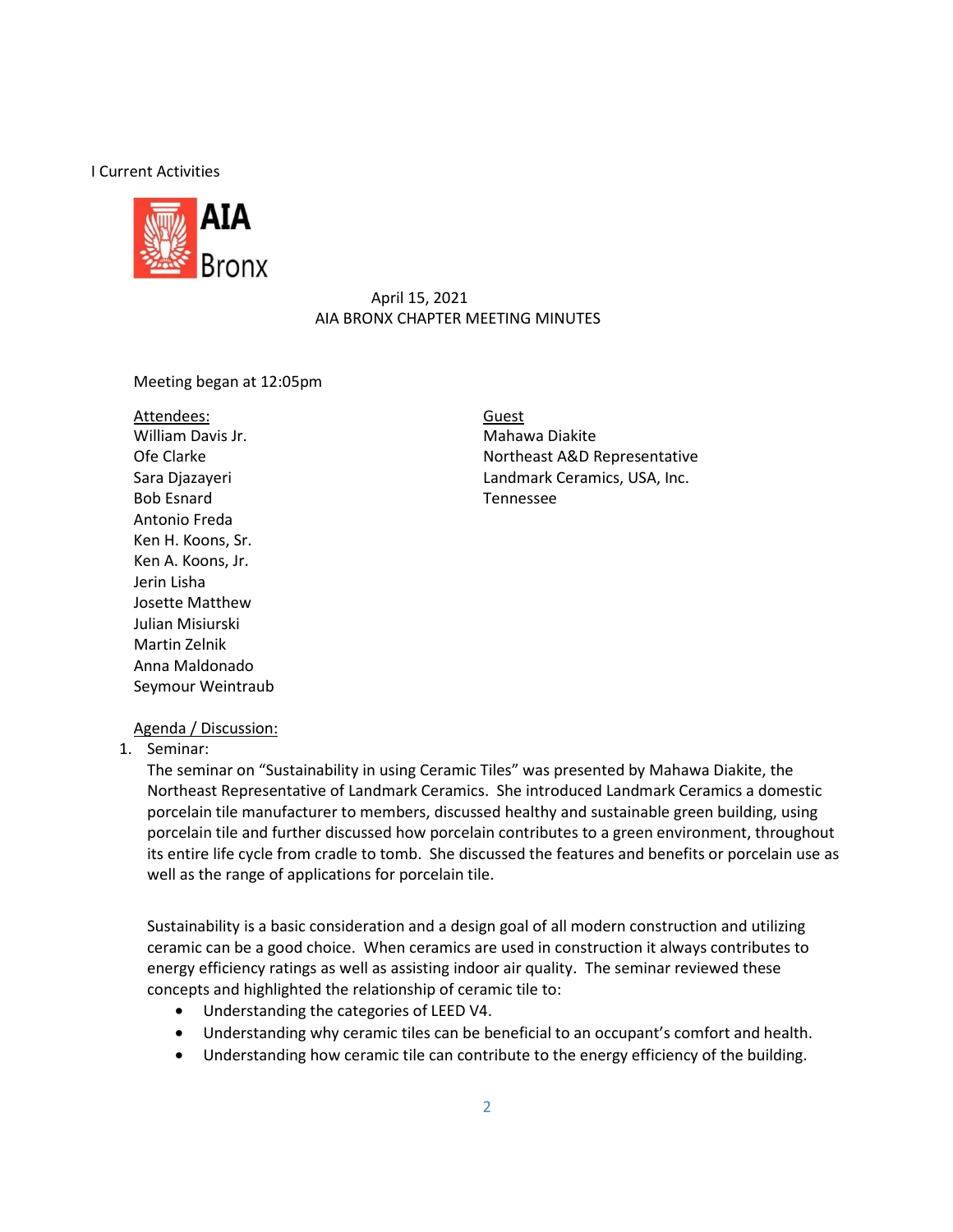• Understanding how the porcelain tile production process contributes to a sustainable green environment.

Ceramic tile has one of the best sustainable materials used in construction, as most ceramic tile is manufactured in a "close loop" process. Tile utilizes recycling and the manufacturing process efficiently manages power resources. In addition, ceramic tile lasts longer than most floor finishes and needs minimum maintenance, both of which results over time in lower costs for an owner per square foot. Ceramic tiles are manufactured at a very high firing temperature over 2,000°f. It burns off all organic compounds so tiles after installation are immune to; bacteria, mold, and other irritants that contribute to allergies and asthma. In addition, it has very low gas emission and generally does not degrade air interior quality with zero VOCs. Finally, tile is one of the few construction materials that last as long as the building does and owners can salvage the material without using any harsh chemicals and reuse the material in construction again.

The result is that ceramic tile has one of the highest rated LEED ratings which allow builders and owners to satisfy requirements needed to obtain certifications in LEED credits as illustrated in the chart below.

| <b>PORCELAIN TILES FOR LEED</b>                                                                                                                                     |                                      |                                                                                                                                                                                                                                                                                                             |                    |  |  |
|---------------------------------------------------------------------------------------------------------------------------------------------------------------------|--------------------------------------|-------------------------------------------------------------------------------------------------------------------------------------------------------------------------------------------------------------------------------------------------------------------------------------------------------------|--------------------|--|--|
| <b>OBJECTIVES</b>                                                                                                                                                   | <b>REQUISITES</b>                    | <b>PRODUCTS CREDITS</b>                                                                                                                                                                                                                                                                                     | <b>CREDITS</b>     |  |  |
| <b>SUSTAINABLE SITES (SS)</b>                                                                                                                                       |                                      |                                                                                                                                                                                                                                                                                                             |                    |  |  |
| To reduce the influence of the heat island effect<br>on the microclimate and natural habitats to the Heat island effect reduction<br>absolute minimum.              |                                      | The light-colored tiles, used in outdoor areas, help<br>reduce the heat island effect (the thermal gradient<br>difference between urban and suburban areas) to<br>minimize the impact on the microclimate. All thanks to<br>the high values of solar reflectance coefficient of<br>porcealin tile products. | 1                  |  |  |
| <b>MATERIALS AND RESOURCES (MR)</b>                                                                                                                                 |                                      |                                                                                                                                                                                                                                                                                                             |                    |  |  |
| Commit to using products and materials with<br>low environmental, economic and social impact<br>and for which information is available on the<br>entire life cycle. | Certified EPD available.             | EPD can be thought of as a virtual identity card for<br>products and describes their impact on the<br>environment during all stages of the life cycle: from<br>extraction of raw materials to their disposal.                                                                                               | $\mathbf{1}$       |  |  |
|                                                                                                                                                                     | <b>Certified PEF available.</b>      | PEF (Product Environmental Footprint) is a declaration<br>of environmental sustainability introduced and<br>supported by the European Union.                                                                                                                                                                | $\mathbf{1}$       |  |  |
|                                                                                                                                                                     | Raw materials.                       | Transparency throughout the extraction phase of raw<br>materials.                                                                                                                                                                                                                                           | $\mathbf{1}$       |  |  |
|                                                                                                                                                                     | Content of recycled material.        | Porcelain tile containing more than10-20%<br>preconsumer recycled material content and has the<br>goal of reducing its impact on the environment by<br>minimizing the extraction and manufacturing of raw<br>materials.                                                                                     | <b>MAX 1 POINT</b> |  |  |
| <b>INNOVATION IN DESIGN (ID)</b>                                                                                                                                    |                                      |                                                                                                                                                                                                                                                                                                             |                    |  |  |
| Developing products with innovative features in<br>complete respect of the environment.                                                                             | Transperency and optimization.       | HPD (Health Product Declaration). This is a complete<br>report drafted in accordance to the HPD Standard.                                                                                                                                                                                                   | $\overline{2}$     |  |  |
| <b>INDOOR ENVIRONMENTAL QUALITY (IEQ)</b>                                                                                                                           |                                      |                                                                                                                                                                                                                                                                                                             |                    |  |  |
| Reduce the concentration of chemical<br>contaminants that might affect air quality and<br>the environment.                                                          | Use of materials with low emissions. | Porcelain tiles do not release any volatile organic<br>substances (VOC) into the environment.                                                                                                                                                                                                               | $\mathbf{1}$       |  |  |

The seminar was concluded with a review of the various products that Landmark Ceramics produces. Mahawa described the range of the porcelain Landmark Ceramics available for interior, exterior wall to floor applications, with a range of trims and accessories to complete any space. Lastly, she touched on glazed porcelain tile options for people looking for a smarter alternate to Luxury Vinyl Tile (LVT). Such as; Porcelain Pavers, Veneers, Bricks, Tiles and Porcelain Mosaics and how they can be economically and efficiently installed.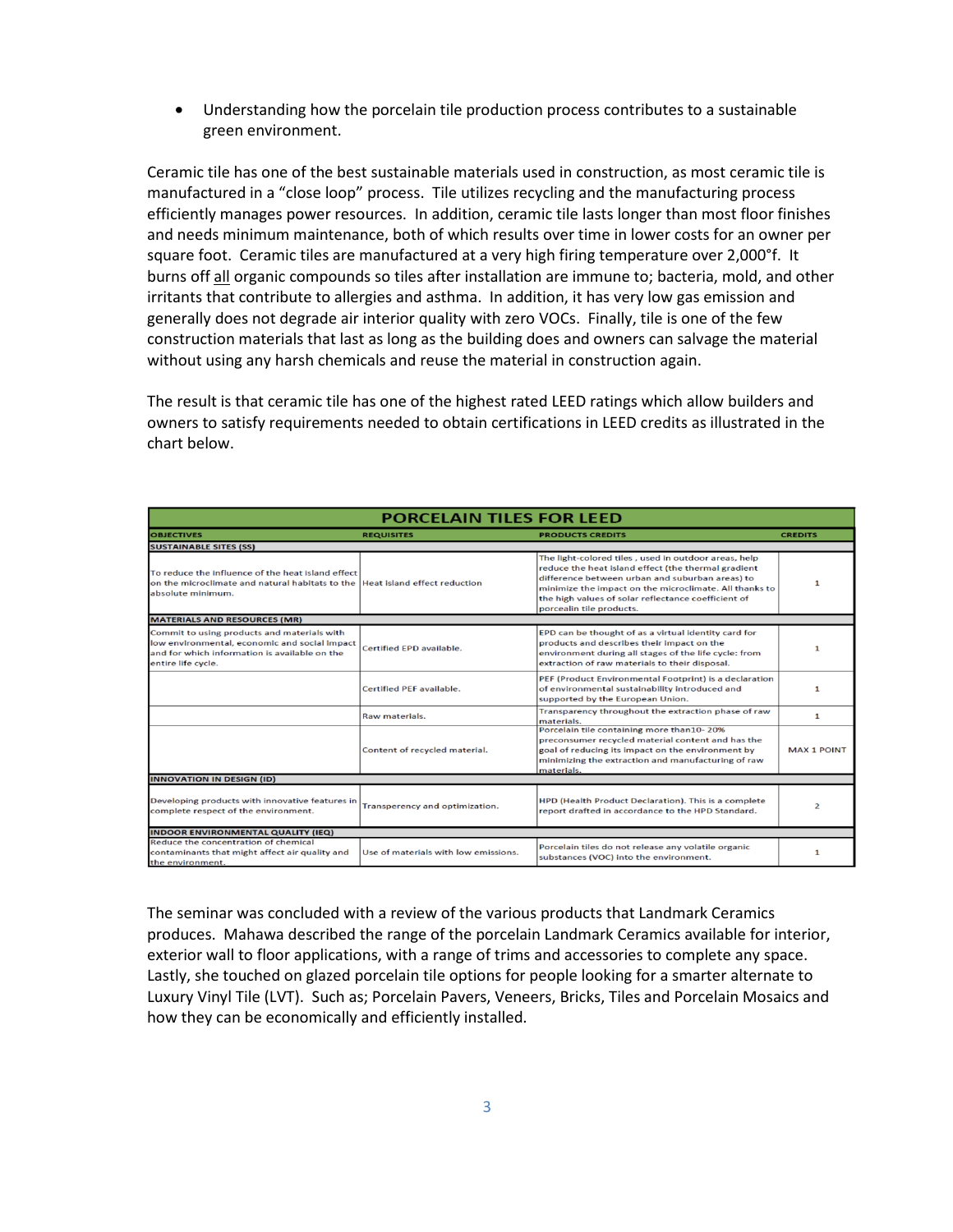Mahawa's presentation was professional, informative and well received by Chapter members. If members are interested in learning more about Landmark Ceramics or are interested in samples she can be reached at:

Mahawa Diakite Landmark Ceramics USA, Inc. Cell: 615-305-7530 Email[: m.diakite@lcusa.com](mailto:m.diakite@lcusa.com)

#### 2. Adoption of March minutes:

The Minutes of March 18, 2021 were attached to the March meeting notice for members to review. A correction was made to the minutes concerning: Item 4 – The Chapter Committee report on Education was revised. It included all the members of the Education Committee who participated in "The Committee's Original Outreach Program" on March 10, 2021 indicated in bold type.

The attendees were; **Sara Djazayeri, Ofe Clarke, Janelle Velez, Afnan Al-Rashid, Bryan Ortega, Carlos Matute, and Jonathan Medina**, who had a very successful Virtual Program. The video was created by **Bryan Ortega**.

The corrected Minutes were attached to the last two Meeting Notices sent to members. Marty Zelnik made a motion to include the corrections for approval of the minutes, which was seconded by Julian Misiurski, and the March minutes were then unanimously approved.

#### 3. Next Meeting Dates:

Since the March meeting, several of the newer members of the Chapter informally requested, if possible, that all future virtual Chapter meetings take place in the evenings as they could not attend day meetings, due to work commitments. After a short discussion, it was agreed that the idea of having 6:00pm evening meetings exclusively during the Covid crises, should be reviewed at the next meeting. However, as it stands, the future dates as scheduled are:

| May 27, 2021       | 6:00 <sub>pm</sub>  |
|--------------------|---------------------|
| June 17, 2021      | 12:00 <sub>pm</sub> |
| September 23, 2021 | 6:00 <sub>pm</sub>  |
| October 21, 2021   | 12:00pm             |

#### 4. New York City – DOB:

Several members of the Chapter indicated that since the DOB has been operating virtually, and the DOB borough offices are closed, both combined with the exclusive use of the "DOB NOW" digital system, making communicating with DOB is problematic for applicants. There has been a continuation of problems processing approvals and interactions with DOB. Tony Freda indicated that the DOB process is frustrating. However, he thought there was one interesting benefit, that at least professionals do not waste time waiting on lines in the borough offices. He encouraged people to take the DOB seminars and instruction videos that are offered online to help navigate the system. The other advantage he pointed out was that if you navigate and answer the computer questions correctly, it is possible to have "paper" move expeditiously through DOB. Unfortunately, the inability to directly communicate for emergencies or clarifications remains an issue. It requires several days to weeks, for DOB to respond by email to specific questions. A question was raised about the "opening up" of City offices that the Mayor publically announced to start on May 3, 2021. It is hoped that some of the DOB borough offices functions could be part of the Mayor's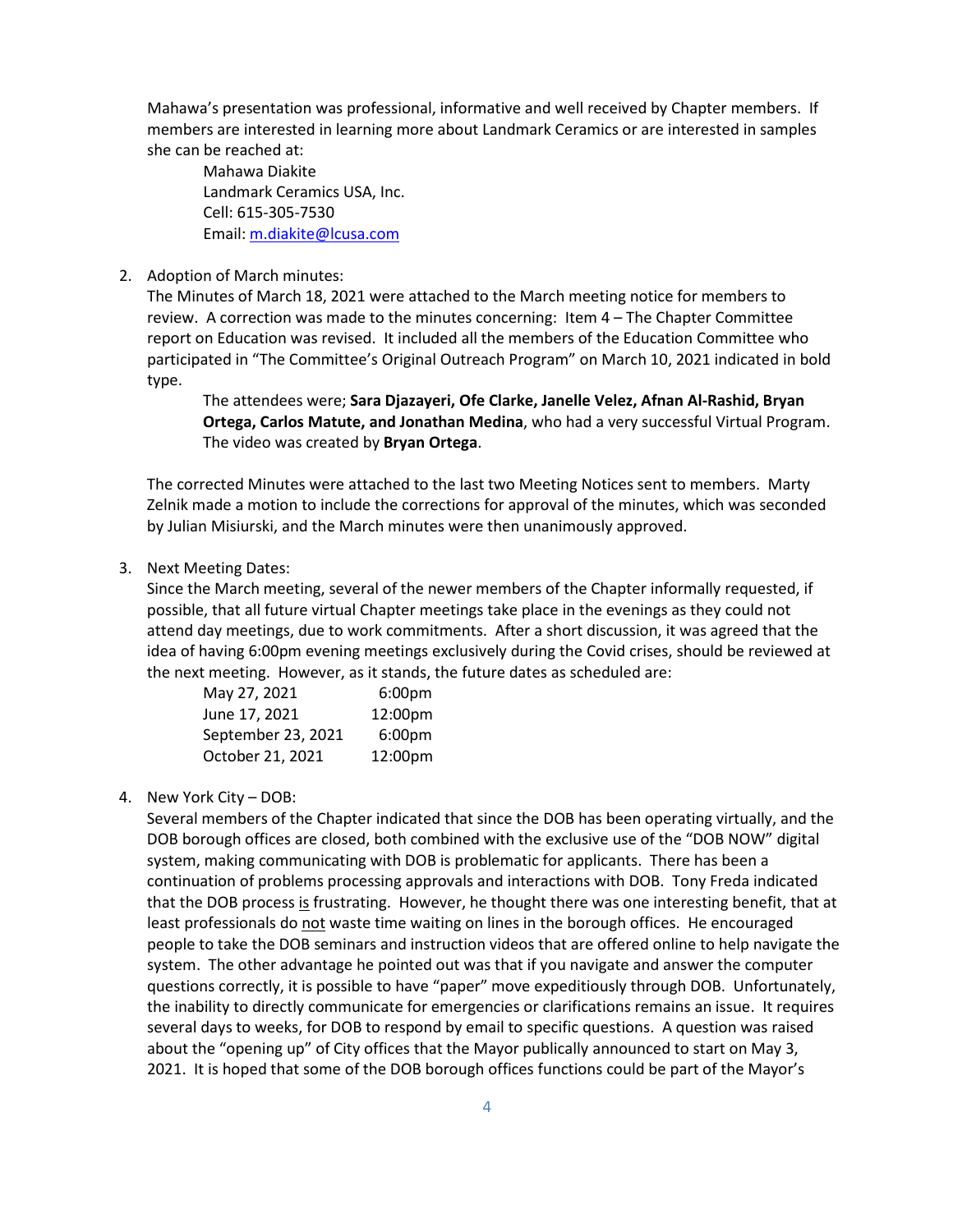program to open city offices and allow staff to be physically available for some resuming of inperson contact with DOB staff.

- 5. Chapter Committee:
	- Bronx Blueprint:

Bill Davis reviewed the Bronx Blueprint Committee's efforts where several new Chapter members have actively participated in the discussions. The thoughts included possible new directions the Chapter may want to explore; to interface with the Bronx Community as well as, to possibly impact public perception about Bronx issues and Architecture. He pointed out that some of the issues that the committee discussed, touched on and aligned with ideas the Chapter has been also reviewing. One was the concept to implement a mentoring program by establishing a Chapter, "mentor/mentee" pairing program. Bill indicated that he hopes to schedule a committee meeting or two, to work on how; to implement a mentorship program, to support the Education Committee's efforts, as well as, in what form architects can/should involve themselves in selected Bronx and community issues. He hopes the committee can evolve an implementation strategy for one or more of these ideas for the Chapter's consideration.

• Emerging Professionals: (EP)

Ofe Clark a Director of AIA New York State with Janelle Velez-Casey and Josette Matthew of Emerging Professional represented the Bronx Chapter in Albany. She and Josette attended the Emerging Professional Forum last Friday, April 9th and Ofe submitted this summary; There were about 8 chapters represented and all voiced what our local needs and wants were. While the state component will think on how to address some of these issues, they want to know from the local chapter, what specific help we are seeking. The Bronx EP Cochairs has a meeting next week that they will try to narrow down our wants into something more tangible and report back to the larger group here for suggestions on how we think the state can help us. We discussed the 3 main topics of the state for 2021 which is mentorship, education, and leadership. These all align with the topics and strategies the Bronx Blueprint Committee of the Bronx Chapter identified, we just need to select one to start and execute.

6. New Business:

There was no new business or issues to discuss. However, there was a general feeling that we should make every effort as a Chapter to include as many Chapter members as possible and to encourage potential new graduates and other members of the architectural profession to join our efforts.

The meeting was adjourned at 1:34pm.

Note: A few days after the meeting Tony Freda received from the Architects Council of New York City the attached **Appendix** to the minutes, "New Safety Legislation" concerning construction in New York City. Tony requested it be included in the Newsletter for Bronx Chapter member's information and possible discussion at the May meeting.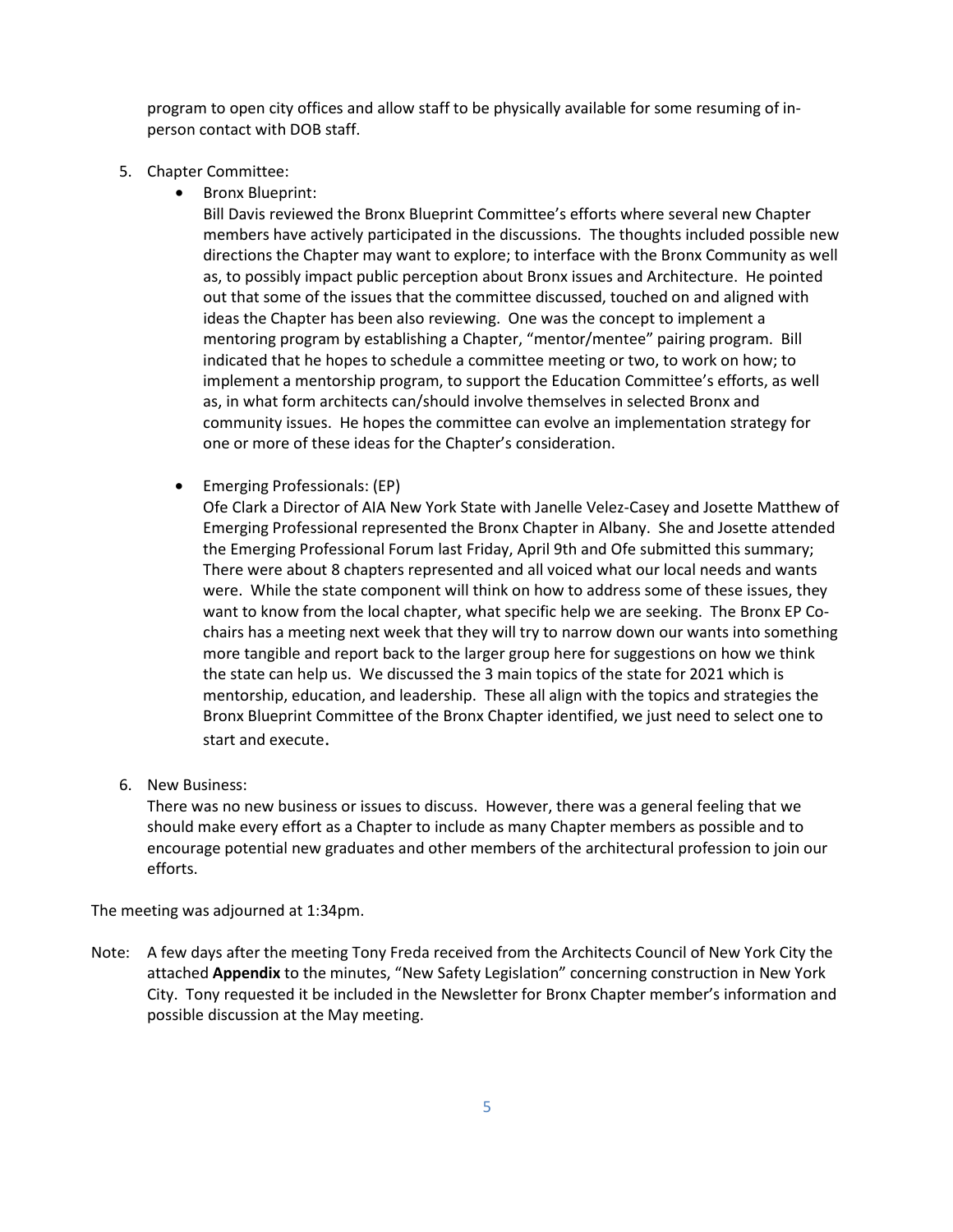## IV. Next Meeting:

As the health crisis continues and the meeting venue at Artie's Restaurant is only open for outdoor dining, the next meeting will again be a Virtual meeting on:

**Thursday May 27, 2021 at 6:00PM**

**Appendix**

**New Safety Legislation**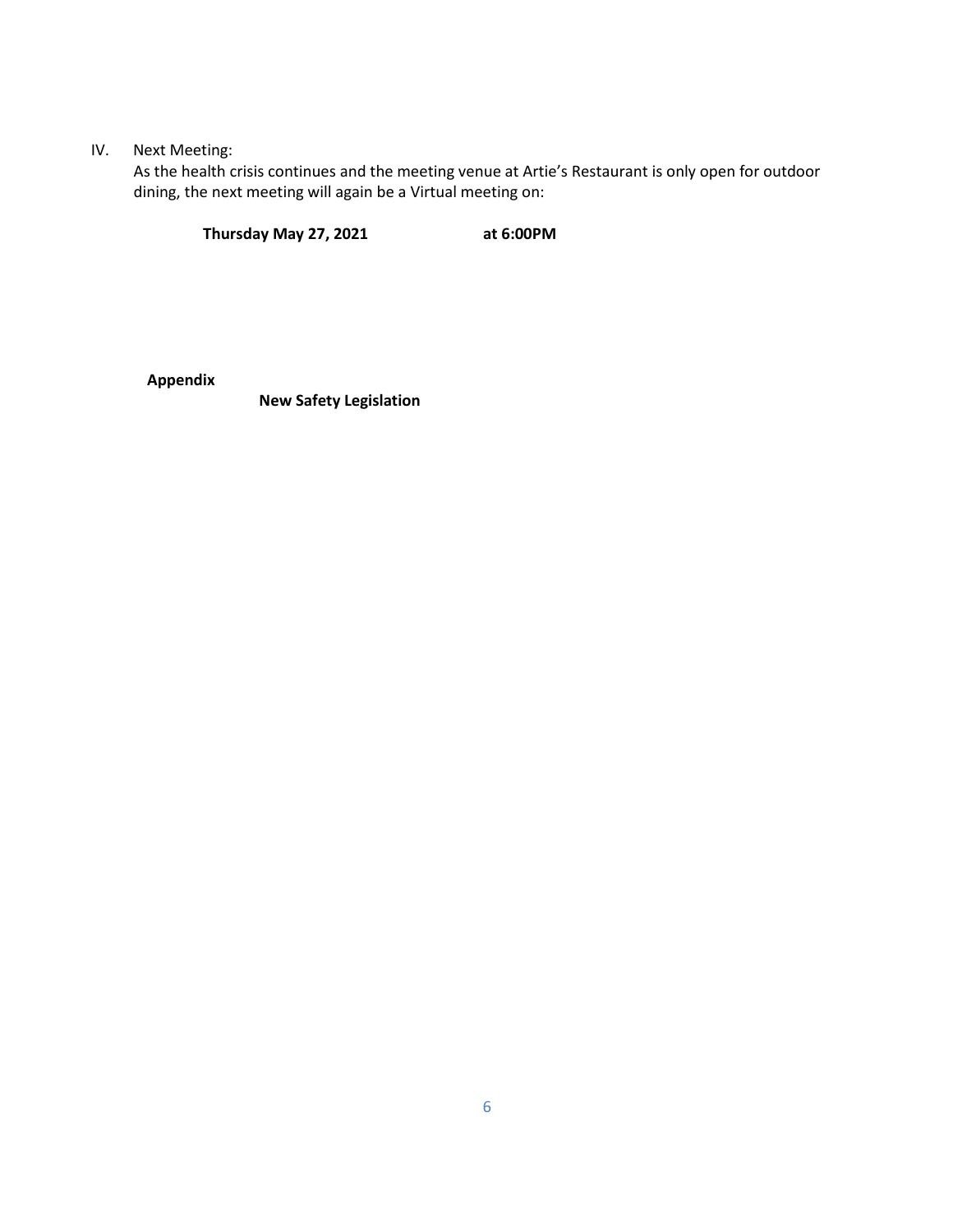# **Appendix I**

# **New Safety Legislation**

# **Appendix**

NEW YORK—Today, the New York City Department of Buildings (DOB) announced five new construction safety bills and comprehensive updates to NYC's construction codes introduced by the New York City Council. The newly introduced code revisions and safety requirements work in tandem to better protect the public and construction workers on the job.

# "TKTKTK," said **Buildings Commissioner Melanie E. La Rocca**. "TKTKTK."

# **Construction Safety Legislation**

Over the last two years, construction safety efforts spearheaded by the Department, including the implementation of a first-of-its-kind construction safety training requirement, have led to a 34% decrease in injuries on building construction sites in New York City. These new bills would help further reduce injuries and fatalities on construction sites by licensing general contractors who perform construction work, requiring more site safety supervision at larger work sites that present the greatest safety risk, strengthening requirements for cold-formed steel construction, and permanently banning the dangerous use of stand-off brackets for suspended scaffold work.

The five proposed construction safety bills include:

# **1) Intro. XXXX: Licensing General Contractors**

- Requires all general contractors to be licensed by DOB and to demonstrate their experience, including practical experience working in the construction industry, receive site safety training, and be responsible for the work they perform under their permits.
- Allows DOB to take disciplinary action against general contractors, including, if necessary, suspending or revoking a general contractor's license.

# **2) Intro. XXXX: Requiring DOB-Licensed Safety Professionals on Major Construction Work Sites Between 7 – 9 Stories**

- Drops the threshold to require full-time DOB-Licensed Site Safety Coordinators (SSCs) or Site Safety Managers (SSMs) to seven stories and above.
- Requires contractors to submit Site Safety Plans to DOB for review and approval before work on major projects in the seven to nine story range can commence.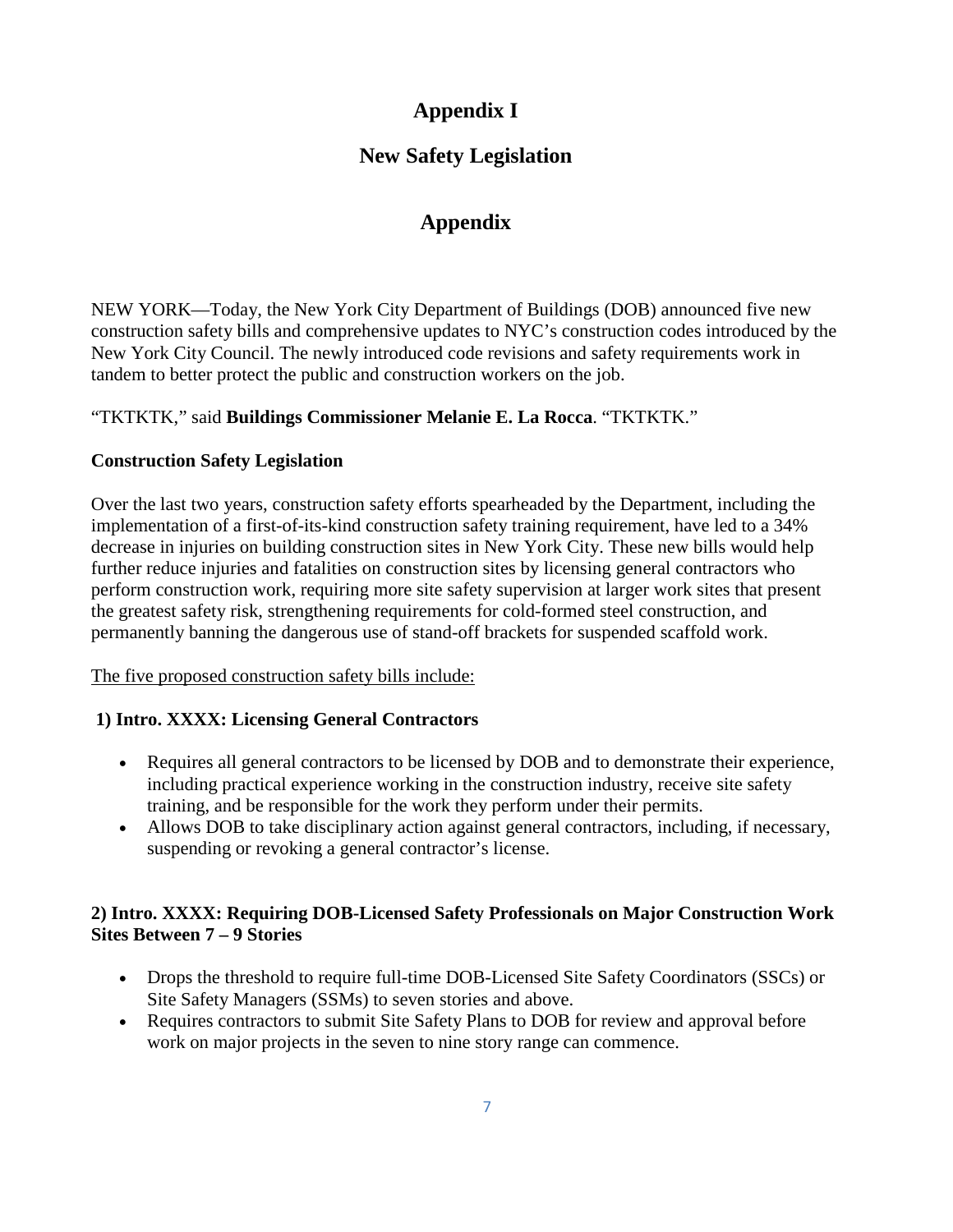## **3) Intro. XXXX: Requiring DOB-Licensed Construction Superintendents on Major Construction Work Sites Seven Stories and Above**

- DOB-Licensed Construction Superintendents would be required to serve full-time alongside SSCs or SSMs at major construction projects starting at seven stories and above and assume responsibility for site safety and overall management of the construction project.
- Limits the number of non-major construction projects for which a Construction Superintendent may be designated, with the goal of having a dedicated Construction Superintendent at non-major construction projects for which they are required by 2026.

# **4) Intro. XXXX: Strengthening Requirements For Cold-Formed Steel Construction**

- Builds upon a 2019 [Buildings](https://na01.safelinks.protection.outlook.com/?url=https%3A%2F%2Fwww1.nyc.gov%2Fassets%2Fbuildings%2Fbldgs_bulletins%2Fbb_2019-011.pdf&data=04%7C01%7C%7Cdb379f1c396c452d92c208d9041bd6e4%7C84df9e7fe9f640afb435aaaaaaaaaaaa%7C1%7C0%7C637545339877620091%7CUnknown%7CTWFpbGZsb3d8eyJWIjoiMC4wLjAwMDAiLCJQIjoiV2luMzIiLCJBTiI6Ik1haWwiLCJXVCI6Mn0%3D%7C1000&sdata=vekkkVKequ3T2UFErO0YWI1LKFX3Bwl6HPhTXsc5Uw8%3D&reserved=0) Bulletin issued by DOB creating new safety requirements for special inspectors, construction superintendents, design professionals, and permit holders who are performing cold-formed steel light-frame construction work in New York City.
- Aimed at preventing the overloading and improper installation of cold-formed steel, which have previously resulted in injuries, fatalities, and property damage at construction sites in New York City.

# **5) Intro. XXXX: Banning Stand-Off Brackets**

• Builds upon a 2019 [Buildings](https://na01.safelinks.protection.outlook.com/?url=https%3A%2F%2Fwww1.nyc.gov%2Fassets%2Fbuildings%2Fbldgs_bulletins%2Fbb_2019-006.pdf&data=04%7C01%7C%7Cdb379f1c396c452d92c208d9041bd6e4%7C84df9e7fe9f640afb435aaaaaaaaaaaa%7C1%7C0%7C637545339877620091%7CUnknown%7CTWFpbGZsb3d8eyJWIjoiMC4wLjAwMDAiLCJQIjoiV2luMzIiLCJBTiI6Ik1haWwiLCJXVCI6Mn0%3D%7C1000&sdata=HLSVLERu6UXGO%2BeM6dWD689zDhQ9XkGCQwGwlkCiSdU%3D&reserved=0) Bulletin issued by DOB, which prohibited the use of stand-off brackets for C-hook suspended scaffold installations, by making that prohibition permanent.

# **Construction Code Revisions**

The proposed construction code revisions would be the first comprehensive updates to the current Administrative, Plumbing, Building, Mechanical and Fuel Gas Codes since 2014. The revisions were drafted by technical committees comprised of engineers, architects, attorneys, planners, and tradespeople, along with representatives of the construction, labor, real estate industries, and utility companies as well as DOB and interagency stakeholders.

A total of 627 new or expanded changes to the existing codes are proposed, along with thousands of minor changes. The committee updates were guided by aligning with improved national safety standards and technical advancements since the last revision cycle. When enacted, they would go into effect the following year.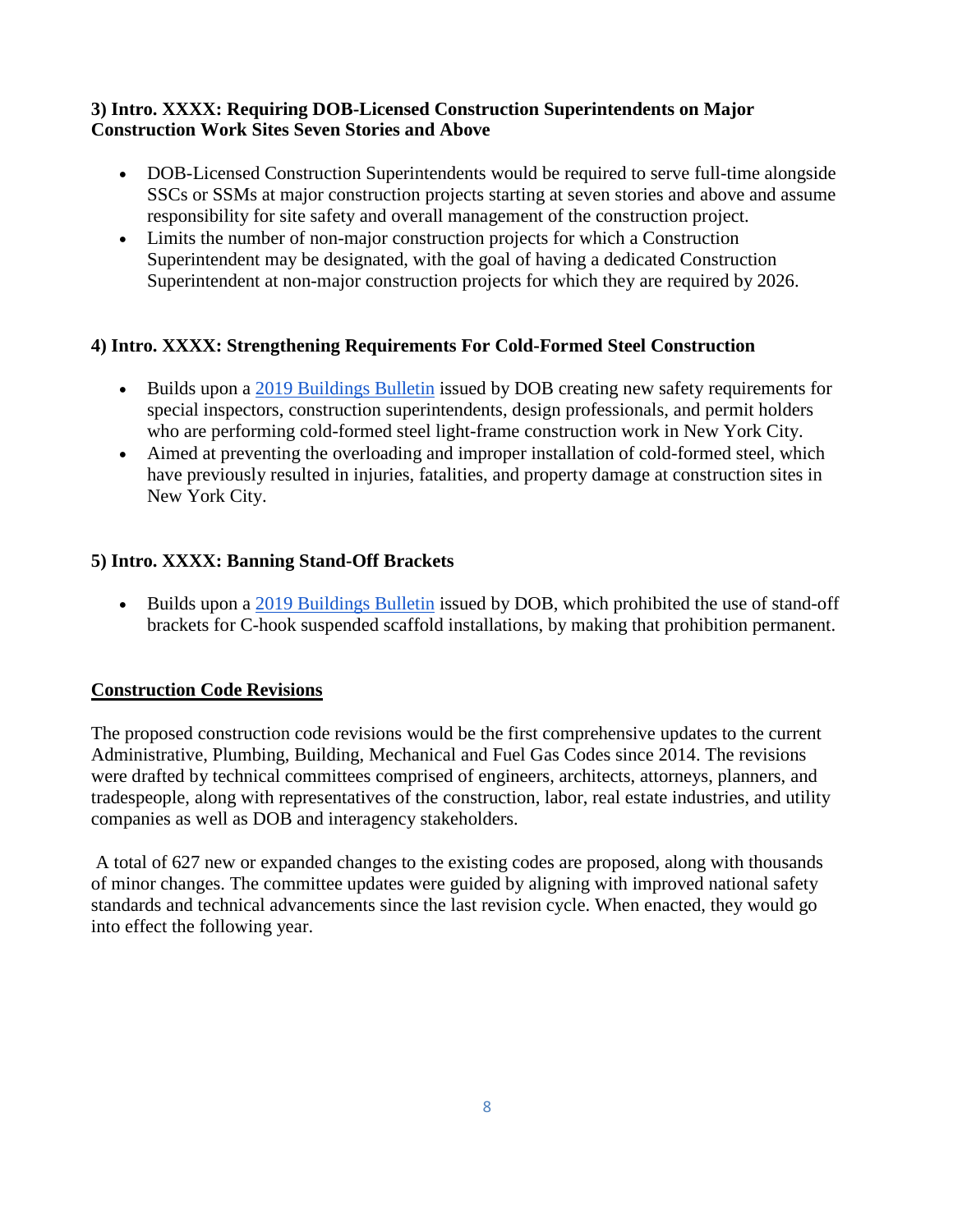### Revision highlights include:

# • **Emergency Response Enhancements**

- o Increases the minimum required dimensions of the elevator emergency hatch.
- o Permits the use of batteries as the required secondary power source for the FDNY endorsed Auxiliary Radio Communication System (ARCS).
- o Expands number of high-rise residential buildings that require emergency voice communication systems.

## • **Fire Protection Enhancements**

- o Mandates use of more stringent fire blocking, thermal barriers and testing when combustible exterior wall systems are used.
- o Mandates that whenever exits discharge directly outside and not through a protected area or vestibule, that FDNY access be provided to the exit stairway either from the protected area or within a minimum distance of it.

# • **Vertical Transportation and Accessibility Enhancements**

- o Establishes clear compliance criteria for elevator systems to ensure greater accessibility and usability for building occupants with physical and cognitive abilities.
- o Requires door locking monitoring in all Limited Use/Limited Application lifts (LULA) in order to minimize the risk of people and objects becoming caught.

# • **Elevator Safety Enhancements**

- o Requires the same elevator-in-readiness to serve all floors to reduce building evacuation times in the event of an emergency.
- o Amends inspection timeframes for elevators and boilers to bring them back into service faster.

# • **Protecting Tenants, Streamlining Building Occupancy and Promoting Increased Affordable Housing**

- o Requires new special inspection of buildings undergoing construction to ensure the protection of tenants.
- o Clarifies what construction documentation is required to receive a new Certificate of Occupancy (CO).
- o Reduces the required 8ft basement clearance height for two-family homes to 7ft to increase affordable housing opportunities.

# • **Construction Safety Enhancements**

- o Permits the use of netting, low barriers, and chain link fencing in lieu of requiring only solid fencing that creates blind tunnels for pedestrians.
- o Creates a new license type for advanced crane technology, such as articulating boom cranes and roto-telehandlers, to ensure these cranes are operated in a safe manner.
- o Improves the safety and consistency of the underpinning of existing buildings.